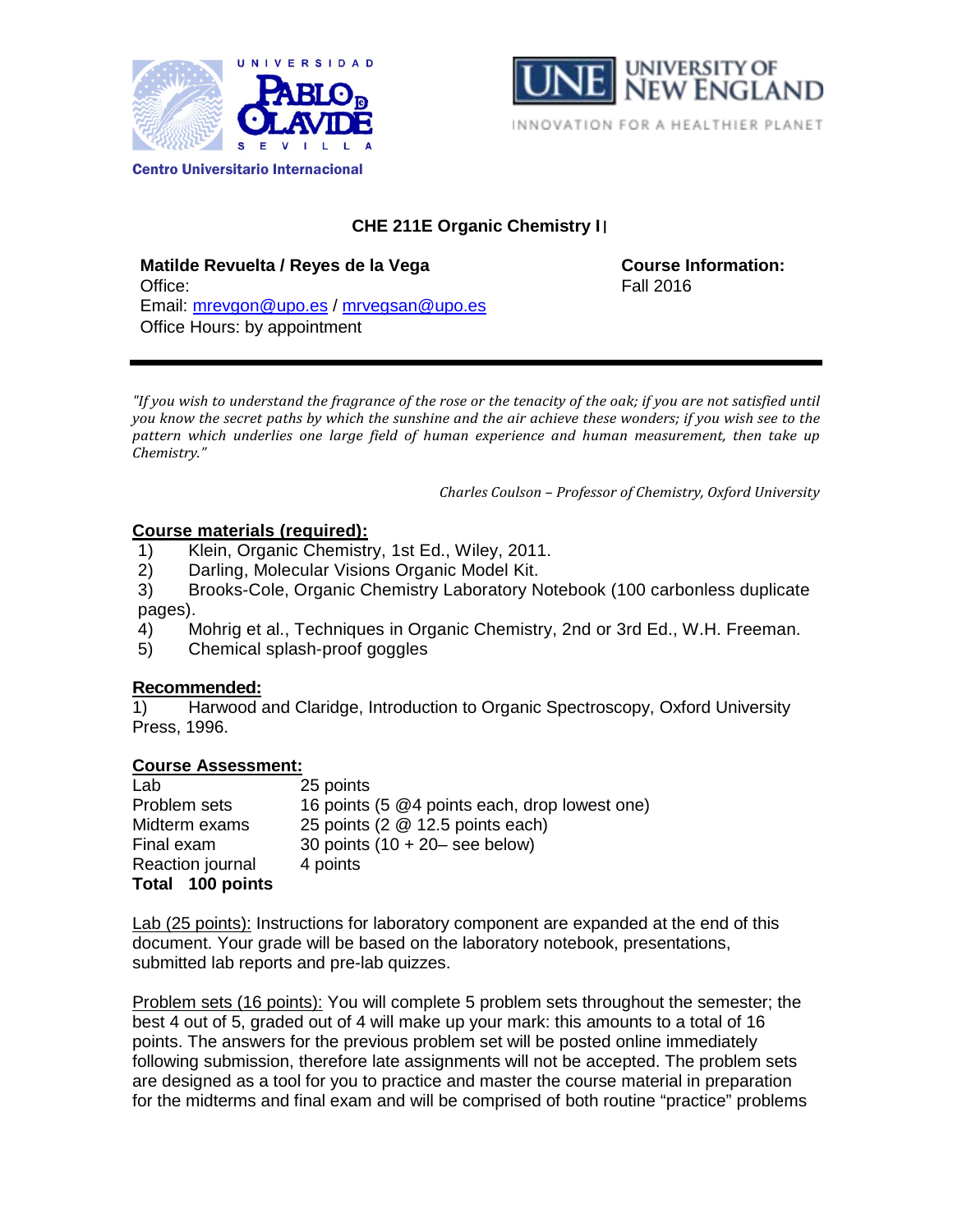and more challenging "thought-provoking" problems. Please see the course schedule below for posting and submission dates.

Midterm exams (25 points): Two midterm exams will be held throughout the semester, on dates/rooms TBA. While we aim to have certain material covered for the midterms, the pace of the course indicated in the lecture outline might not coincide with the midterm date. We will confirm in class and through online communications what material will be included on the midterm in advance. In general, the material on the midterm exams will be up to and including the end of lecture on the Monday of the same week.

Final exam (30 points): The final exam for CHE 211 will consist of two parts: a) an open response-type test (worth 1/3 of the overall final exam grade) and b) the American Chemical Society (ACS) standardized test for Organic Chemistry (worth 2/3 of the overall final exam grade). The open response-type test will be held during the last lab lecture slot before the final exam date and will be composed by your teachers. You will write the ACS test during the normal final exam period during exam week. You must take both parts of the final exam to pass the course but you do not have to pass the final exam to pass the course. Part a) of the final exam will consist of questions similar to those on our midterm exams and problem sets and will focus only on the material covered in CHE 211. Part b) of the final exam will be cumulative and will cover both the material from CHE 210 and CHE 211.

Reactions journal (4%): Over the course of the semester, you will keep an organized account of all of the reactions that we study, including mechanisms (where applicable) and will submit the journal at the end of the course for inspection and evaluation by Prof. Zaderenko. Your reactions journal will be due on the day of the final exam during exam week (TBA) and we will try to return it to you once graded.

### **Class policies**

#### **Attendance Policy**

Attendance in both lecture and lab are necessary and expected. Exams missed due to an excused (medical) absence must be made up within a week of returning to classes. It is each student's responsibility to be informed of exam dates, paper due dates, required course activities, etc. before making any travel plans during the semester.

Exams: You are expected to take the midterm exams at the scheduled time. If you are suddenly ill or there is an emergency, please contact me in advance or as soon as possible after the exam, the next morning. Documentation of your emergency will be necessary. A final exam will be held during the last week of the semester and you must take the exam at the appointed time; please plan your travel accordingly.

### **Academic Honesty**

Academic Integrity is a guiding principle for all academic activity at Pablo de Olavide University. Cheating on exams and plagiarism (which includes copying from the Internet) are clear violations of academic honesty. A student is guilty of plagiarism when he or she presents another person's intellectual property as his or her own.

Students committing acts of academic dishonesty shall be penalized by a failing grade for the assignment and a failing grade for the course.

Extra credit: Students will not have additional "extra credit" opportunities during the course semester; only the items listed in the course assessment table above will be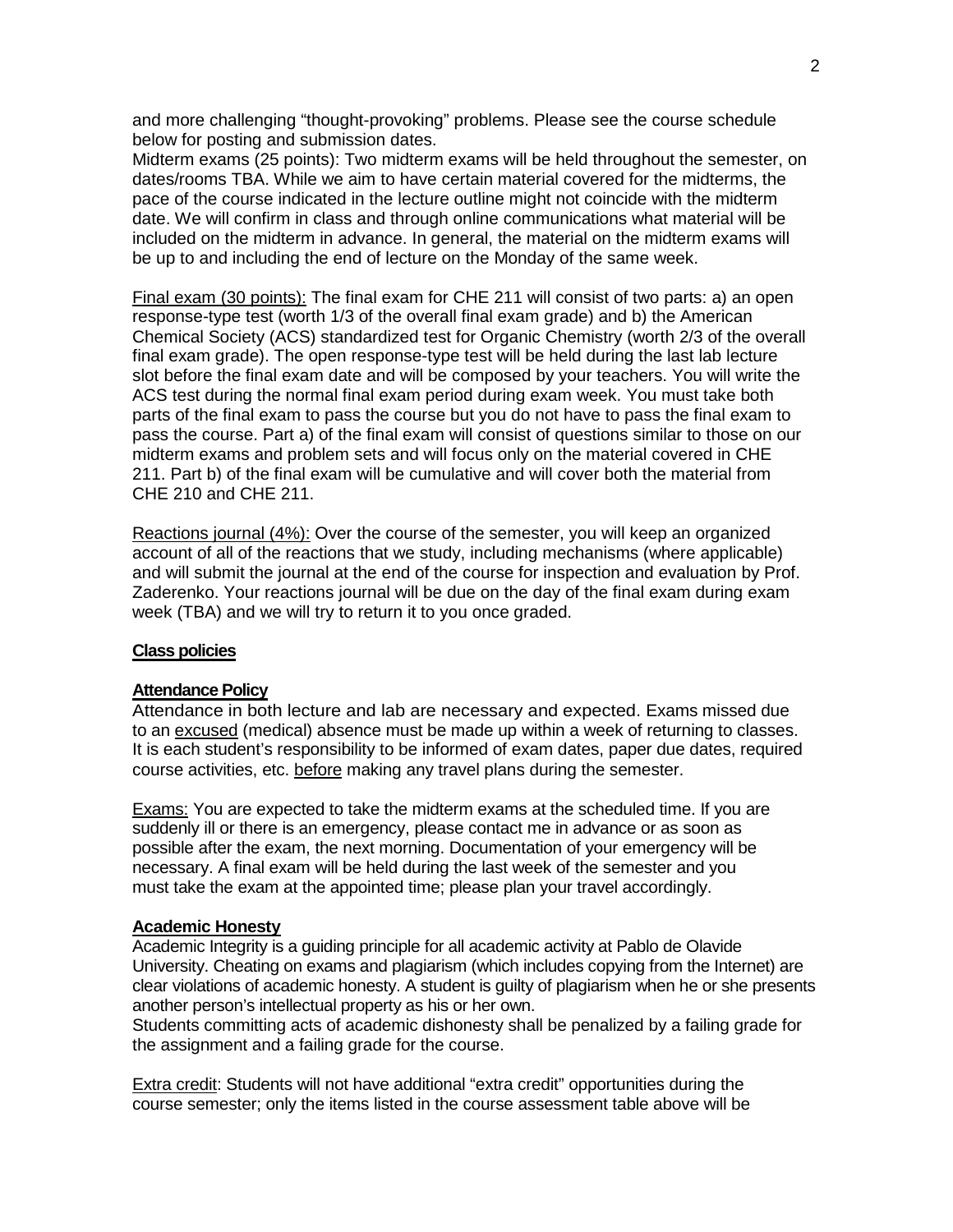used to calculate the grade. However, bonus questions may be offered on exams and assignments at the discretion of the Instructor.

### **Grading Scale (per UPO student handbook)**

| orago ooriyoroni oogio. |    |         |       |         |     |     |              |         |        |        |                  |     |
|-------------------------|----|---------|-------|---------|-----|-----|--------------|---------|--------|--------|------------------|-----|
| Spanish                 | 10 | $9.5 -$ | 9     | $8.5 -$ | 8-  | .5- | -            | $6.5 -$ | 6-     | $5.5-$ | <u>ົ້າ-</u><br>ັ | U-  |
| Grade:                  |    | 9.9     | 9.4   | 8.9     | 8.4 | '.9 | ⇁<br>$\cdot$ | 6.9     | 6.4    | 5.9    | 5.4              | 4.9 |
| U.S.<br>grade:          | A+ |         | $H^-$ | $B+$    | Β   |     | <b>B-</b>    | ⌒<br>◡⊤ | ⌒<br>ັ | ັ      | ◡                |     |

Grade Conversion Scale:

### **Resources:**

We will indicate formally our office hours to the C.U.I. (Centro Universitario Internacional), but it is more effective if you make an appointment to meet with us, we are quite flexible, although please understand that we all have many commitments and we might need to compromise to find a suitable time. I will hold extra office hours and/or tutorial sessions prior to midterm and exam dates as my schedule permits.

Your textbook is a fantastic resource that contains reading sections to broaden your perspective and practice problems. This material is meant to supplement, not replace, the lecture component, but I expect that you will read the assigned material and take it as seriously as attending class. The assigned/suggested problems will not be graded, but I expect you to do them as they are an excellent way to learn the material and practice for midterm exams and your graded assignments.

### **Communication**

The primary mode of communication will be through Blackboard. We will post most announcements for the class on this portal; e-mail will only be used if the message is urgent or highly important (e.g., class cancellation, typo in problem set). Lecture notes, answer keys for the problem sets and exams, extra practice problems and their answers, etc. will be posted on Blackboard in the appropriate folder. If you need to contact us, please e-mail (preferred) or phone as listed above. We will reply at the earliest opportunity but please understand that it might not be right away!

### **Strategies for success**

Organic Chemistry has a reputation as one of the most difficult classes that a student takes during their undergraduate career but it's not impossible; you can succeed and there are many ways in which to do that. The first is to recognize that the material is cumulative: what you learn in the early lectures is material that you will need to help you solve problems later in the course. You can't just compartmentalize it; instead you build on your knowledge throughout the course. For this reason**, it is very important that you have a thorough understanding of the material covered in the early lectures and that you stay on top of the class**. This takes both hard work and dedication. The second way to succeed is **to pay attention to detail**; what might seem to you like a negligible difference in chemical structure or reaction conditions can completely change the nature of the molecule or how it reacts, so it is very important on exams and assignments to make sure that you pay attention to the details of the question to arrive at the correct answer. In other words, make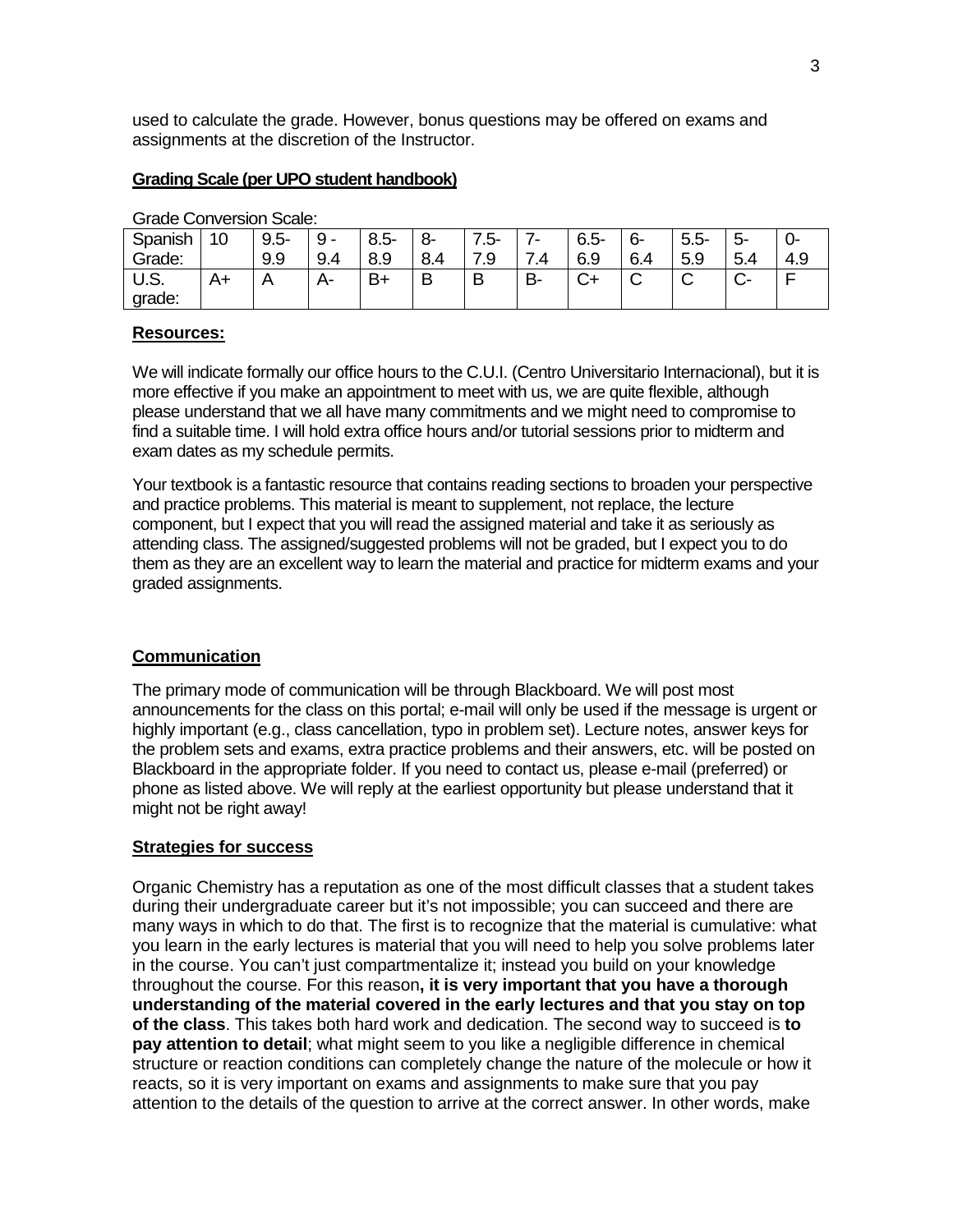sure you say what you mean and mean what you say!

Most students find that the real key to success in Organic Chemistry is **practice, practice, and more practice**. The amount of material that is covered make it practically impossible to memorize the content of the course – plus, you don't learn nearly as much when you memorize and you certainly don't retain the material. On the other hand, working through lots of examples and doing as many practice problems as possible will help you to learn and remember the material. After a certain point, you will start to recognize patterns and get a feel for how molecules react – in other words, you will develop your chemical intuition. This takes longer for some than others, but don't be discouraged; stay focused and keep at it!

### **Teaching Strategies**

Rather than teaching/learning a plethora of reactions and molecules to memorize, the course focuses on gaining a fundamental understanding of Organic Chemistry.That way, you will retain the material long after the course is completed (and will be able to apply it to your chosen field of study!) and you will develop your critical thinking skills. Unfortunately, there will be some things that you just need to memorize – there is no way around it. But this will be kept to a minimum and we strongly discourage you from trying to memorize everything that we will cover in class – it will be both overwhelming and unproductive. Instead, we hope that by taking the assignments seriously, completing the in-chapter practice problems and using your dictionary as suggested, you will join us in thinking like an Organic Chemist and gain an appreciation for the subject.

### **Expectations**

**What we expect from you**: We expect that you will have a thorough knowledge of the topics covered in Organic Chemistry I (CHE 210 if you study at UNE); if you are weak in these areas or feel you require a refresher, the onus is on you to get caught up ASAP, either by your own review or by using the office hours.

We expect you to stay on top of the material and not fall behind; you can accomplish this by regularly attending class, reviewing your lecture notes after class and making note of any trouble areas, and using your textbook to complement your lecture notes. You can also accomplish this by starting your problem sets early and not waiting until the last minute to do them.

We expect you to use the resources that we provide for you to your best advantage; this includes following up with answer keys to problem sets or your midterms corrected, lecture notes or handouts that I put online, and completing the suggested problems from the text and/or extra problem sets that I make for you. This also includes attending tutorial sessions during office hours.

**What you can expect from us**: You can expect us to return your work to you as soon as possible and containing as much feedback as possible. Please understand that the numerous items included in the grading are definitely time consuming, so we will seek a tradeoff between feedback and response time.

You can expect us to communicate with you as much as possible: We try very hard to answer student e-mails quickly (although it helps if you are very clear and/or specific in what you are asking us!) and if there is any additional information or clarification about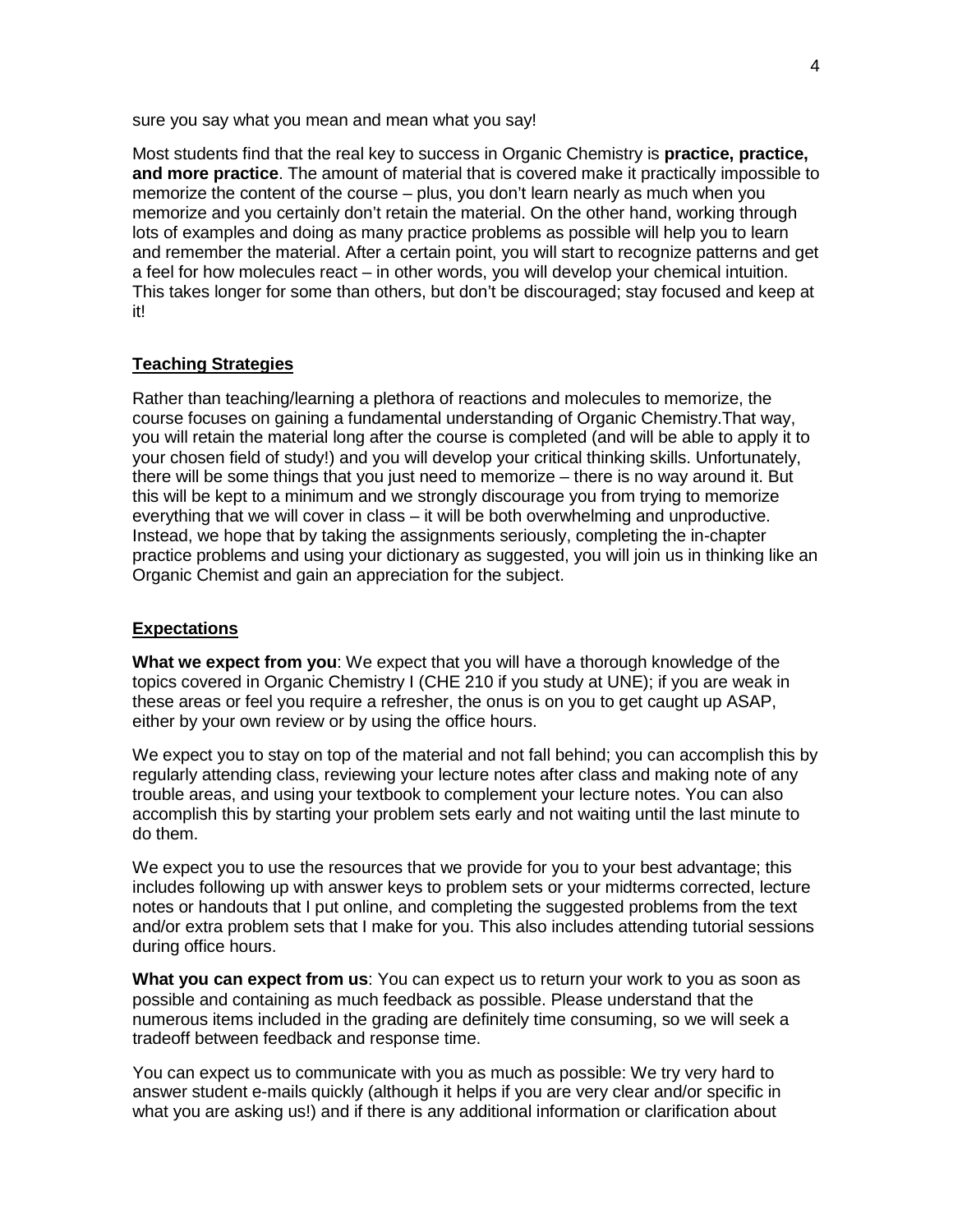assignments or something we discussed in lecture, we will relay this information as soon as possible.

You can expect us to be committed to your success in this course; We will always make the extra effort to help you succeed in Organic Chemistry, but please remember that learning is a two-way street and that we expect you to be committed to your success, as well.

| Lectur         | <b>Topics</b>                                                                                       | <b>Class</b>                      | <b>Lecturer</b> |
|----------------|-----------------------------------------------------------------------------------------------------|-----------------------------------|-----------------|
| e              |                                                                                                     | <b>Schedule</b>                   |                 |
| #              |                                                                                                     |                                   |                 |
| $\mathbf{1}$   | Course intro, Intro to NMR spectroscopy<br>LL: Project 2                                            | $01/25$ (W)                       | Samuel          |
| LAB            | Project 2 (1/3 in lab)                                                                              | 01/26 (Th)                        | Samuel          |
| $\frac{2}{3}$  | <sup>1</sup> H NMR spectroscopy                                                                     | 01/30 (M)                         | Samuel          |
|                | <sup>1</sup> H NMR spectroscopy                                                                     | 02/01 (W)                         | Samuel          |
| <b>LAB</b>     | Project 2 (2/3 in computer room TBA)                                                                | 02/02 (Th)                        | Samuel          |
| 4              | <sup>13</sup> C NMR spectroscopy                                                                    | 02/06 (M)                         | Samuel          |
| 5              | Mass spectrometry LL: Project 1                                                                     | 02/08 (W)                         | Samuel          |
| LAB            | Project 1 (1/2)                                                                                     | 02/09 (Th)                        | Matilde         |
| 6              | Spectroscopy wrap-up and structure<br>elucidation reaction                                          | 02/13 (M) PS<br><b>NMR-MS due</b> | Samuel          |
| $\overline{7}$ | Reactions of alkenes – cleavage reactions  02/15 (W)                                                |                                   | Valeria         |
| LAB            | Project 1 (2/2)                                                                                     | 02/16 (Th)                        | Matilde         |
| 8              | Reactions of alkynes, keto-enol<br>tautomerization                                                  | 02/20 (M)                         | Valeria         |
| LL             | LL: Project 3                                                                                       | 02/22 (W)                         | Samuel          |
| LAB            | Project 3 (1/2)                                                                                     | 02/23 (Th)                        | Matilde         |
| 9              | Synthesis and reactions of epoxides<br>Nomenclature of carbonyl compounds                           | 03/01 (W)                         | Valeria         |
| LAB            | Project 3 (2/2)                                                                                     | 03/02 (Th)                        | Matilde         |
| 10             | Redox chemistry 1: oxidation of alcohols to<br>carbonyl compounds, reduction of carbonyl<br>centers | 03/06 (M)                         | Valeria         |
| 11             | UV-Vis spectroscopy<br>LL: Project 4                                                                | 03/08 (W)                         | Samuel          |
| LAB            | Project 4                                                                                           | 03/09 (Th)                        | Matilde         |
| 12             | Midterm 1                                                                                           | 03/13 (M)                         | Samuel          |
| 13             | Carbonyl chemistry part 1: addition at<br>carbonyl center LL: Project 5                             | 03/15 (W)                         | Valeria         |
| <b>LAB</b>     | Project 5                                                                                           | 03/16 (Th)                        | Matilde         |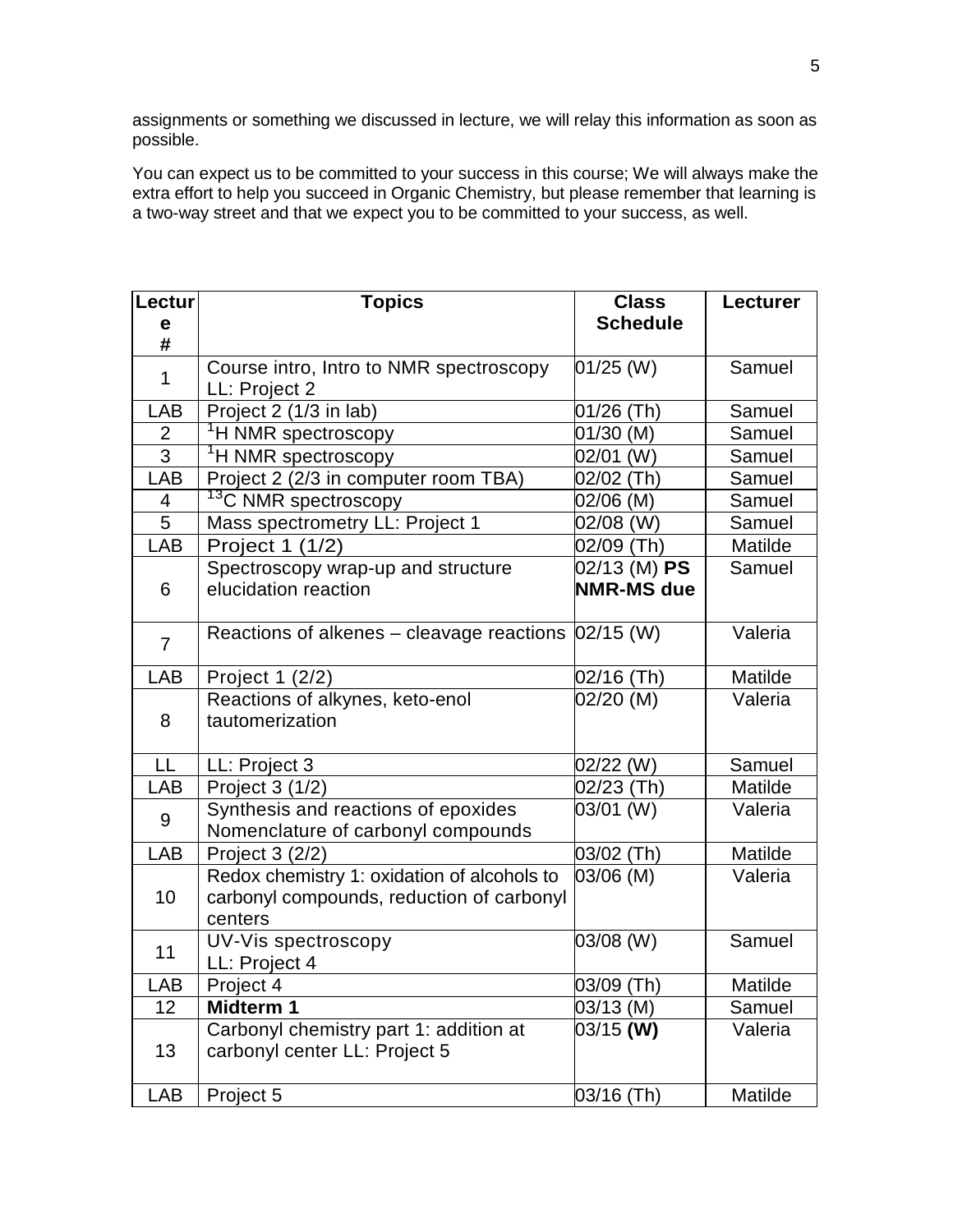| 14         | Carbonyl chemistry part 2: substitution at                                                                                    | 03/20 (M)                                     | Valeria |
|------------|-------------------------------------------------------------------------------------------------------------------------------|-----------------------------------------------|---------|
| 15         | carbonyl center<br>Grignard reaction                                                                                          | 03/22 (W)                                     | Valeria |
| <b>LAB</b> | Project 4 and Project 5 (computer room<br>TBA)                                                                                | 03/23 (Th)                                    | Matilde |
| 16         | Addition of nitrogen nucleophiles to<br>aldehydes and ketones, Formation of<br>acetals/hemiacetals and conjugate<br>additions | 03/27 (M)                                     | Valeria |
| 17         | Wolff-Kishner, Clemmensen, Wittig<br>reactions. Aldol and Claisen Ester<br>condensations                                      | 03/29 (W)                                     | Valeria |
| LAB        | Project 2 (3/3) Your Presentations in room 03/30 (Th)<br><b>TBA</b>                                                           |                                               | Samuel  |
| 18         | <b>Diels-Alder reaction</b>                                                                                                   | 04/03 (M)                                     | Samuel  |
| 19         | Benzene and nomenclature of aromatic<br>compounds, MO model                                                                   | $\sqrt{04}/05$ (W)                            | Reyes   |
| 20         | Huckel's rule, aromaticity, Electrophilic<br>Aromatic Substitution - introduction                                             | 04/17 (M) PS<br>UV-Diels-<br><b>Alder due</b> | Reyes   |
| 21         | <b>Electrophilic Aromatic Substitution LL:</b><br>Project 6                                                                   | 04/19 (W)                                     | Reyes   |
| LAB        | Project 6                                                                                                                     | 04/20 (Th)                                    | Matilde |
| 22         | Reactions of alkenes - addition of<br>carbenes and hydrogenation                                                              | 04/24 (M)                                     | Reyes   |
| 23         | Reactions of alkenes - formation of<br>alcohols LL: Project 7                                                                 | 04/26 (W)                                     | Reyes   |
| LAB        | Project 7                                                                                                                     | 04/27 (Th)                                    | Matilde |
| 24         | Addition reactions of alkenes and<br>alkynes-addition of HX<br>Additions reactions of alkenes and<br>alkynes-addition of ROH  | 05/08 (M)                                     | Reyes   |
| 25         | Addition reactions of alkenes and alkynes<br>- addition of X2, halohydrins                                                    | 05/09 (W)                                     | Reyes   |
| LAB        | <b>Presentations of Project 6</b>                                                                                             | 05/11 (Th)                                    | Matilde |
|            | <b>Midterm 2</b>                                                                                                              | TBA                                           |         |

\*\* Please note that this lecture outline is tentative and subject to change depending on the pace and progress of the class.

While we will cover the fundamentals in class, there is not sufficient lecture time to discuss all the details of each topic, thus the onus is on you to complement the lecture material with that in your textbook and do the assigned in chapter practice problems.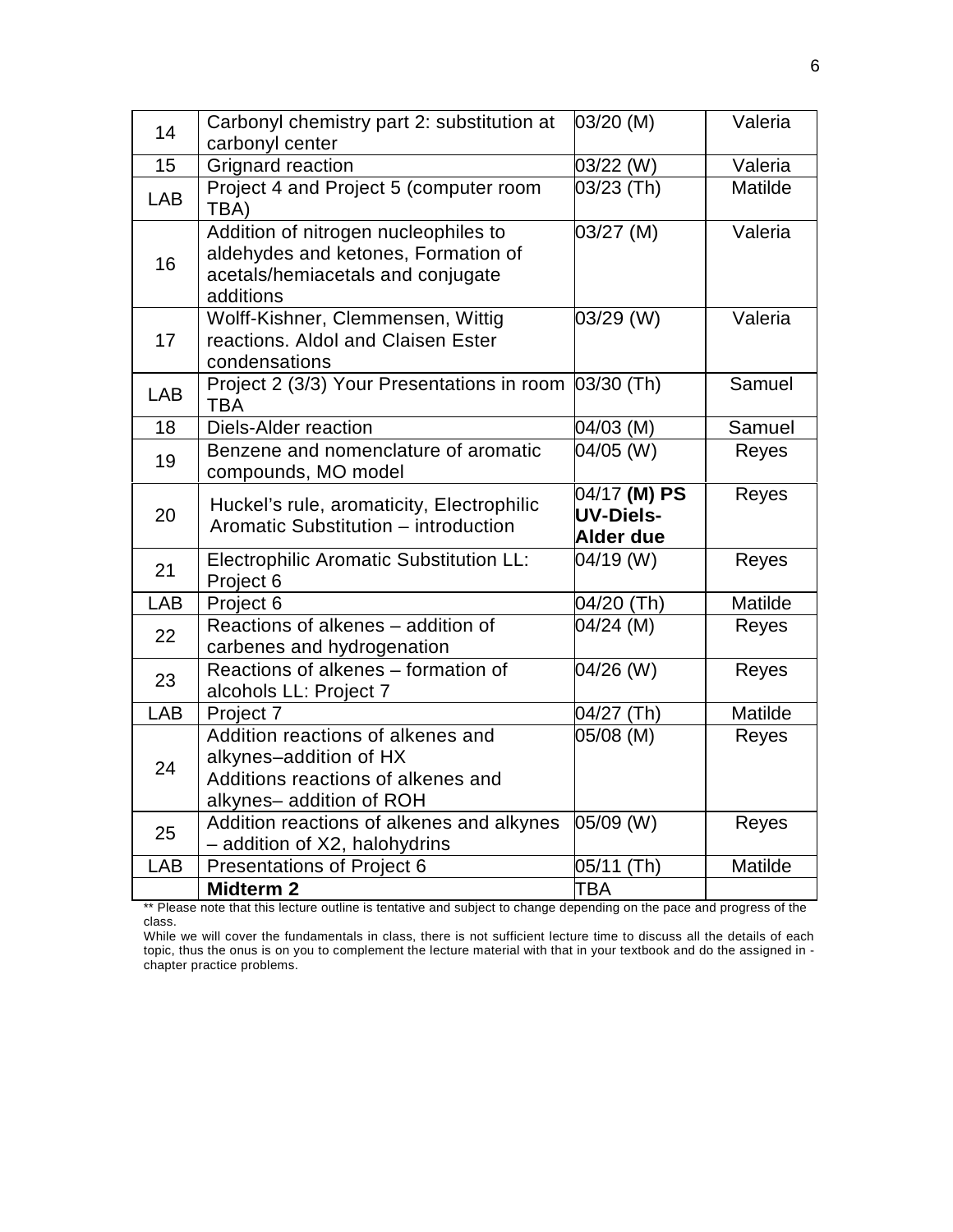| Lab<br># | <b>Experiment Title</b>                                                                      | Lab        | <b>Assigned</b><br><b>Reading</b><br><b>Technique</b> | Lab<br>Quiz | Lab Due   |
|----------|----------------------------------------------------------------------------------------------|------------|-------------------------------------------------------|-------------|-----------|
| 1        | Unknown Investigation using<br>Spectroscopy                                                  | Project 2  |                                                       | Yes         |           |
| 2        | NMR Problems/Delta Workshop<br>Spectroscopy                                                  | Handout 1  |                                                       | No          |           |
| 3        | Acid Catalyzed Dehidration of<br>Cyclohexanol                                                | Project 1  |                                                       | Yes         |           |
| 4        | Acid Catalyzed Dehydration of<br><b>Cyclohexanol: Analysis</b>                               | Project 1  |                                                       | No          |           |
|          | <b>Bromination of Stilbene</b>                                                               | Project 3A |                                                       | Yes         | Project 1 |
| 5678     | <b>Radical Bromination</b>                                                                   | Project 3B |                                                       | Yes         |           |
|          | Diels-Alder                                                                                  | Project 4  |                                                       | <b>Yes</b>  | Project 3 |
|          | <b>EAS: Selectivity in Bromination of</b><br>Acetanilide and 4-methyl<br>Diels-Alder and EAS | Project 5  |                                                       | <b>Yes</b>  | Project 4 |
| 9<br>10  | <b>NMR Presentations</b>                                                                     | Project 2  |                                                       | No.         | Project 5 |
| 11       | <b>Spring Break</b>                                                                          |            |                                                       |             |           |
| 12       | <b>Identification of a Colorless Liquid</b>                                                  | Project 6  |                                                       | Yes         | Project 2 |
| 13<br>14 | <b>Synthesis of Nylon</b><br>No Lab (Spring long weekend)                                    | Project 7  |                                                       | <b>Yes</b>  | Project 6 |
| 15       | <b>Presentations</b>                                                                         | Project 6  |                                                       | No          | Project 7 |

*.*

# **LABORATORY SCHEDULE FOR CHE 211**

All references to "techniques" are found in:

Mohrig, et. al. Techniques in Organic Chemistry: **3rd** Edition, W. H. Freeman, 2010.

# **Grading Breakdown for Lab**

|                         |                        | 250 pts total | 25 % of total<br>grade |
|-------------------------|------------------------|---------------|------------------------|
| Lab Quizzes             | 8 X 10 pts each (drop) | 60            | 6%                     |
| Lab Notebooks           | $6 \times 10$ pts      | 60            | 6%                     |
| Lab Reports             | $6 \times 15$ pts      | 90            | 9%                     |
| Handout 1               | 10 pts                 | 10            | 1%                     |
| <b>NMR Presentation</b> | 10 pts                 | 10            | 1%                     |
| Unknown Investigation   | 20 pts                 | 20            | 2%                     |

Overall, your laboratory grade will be based upon: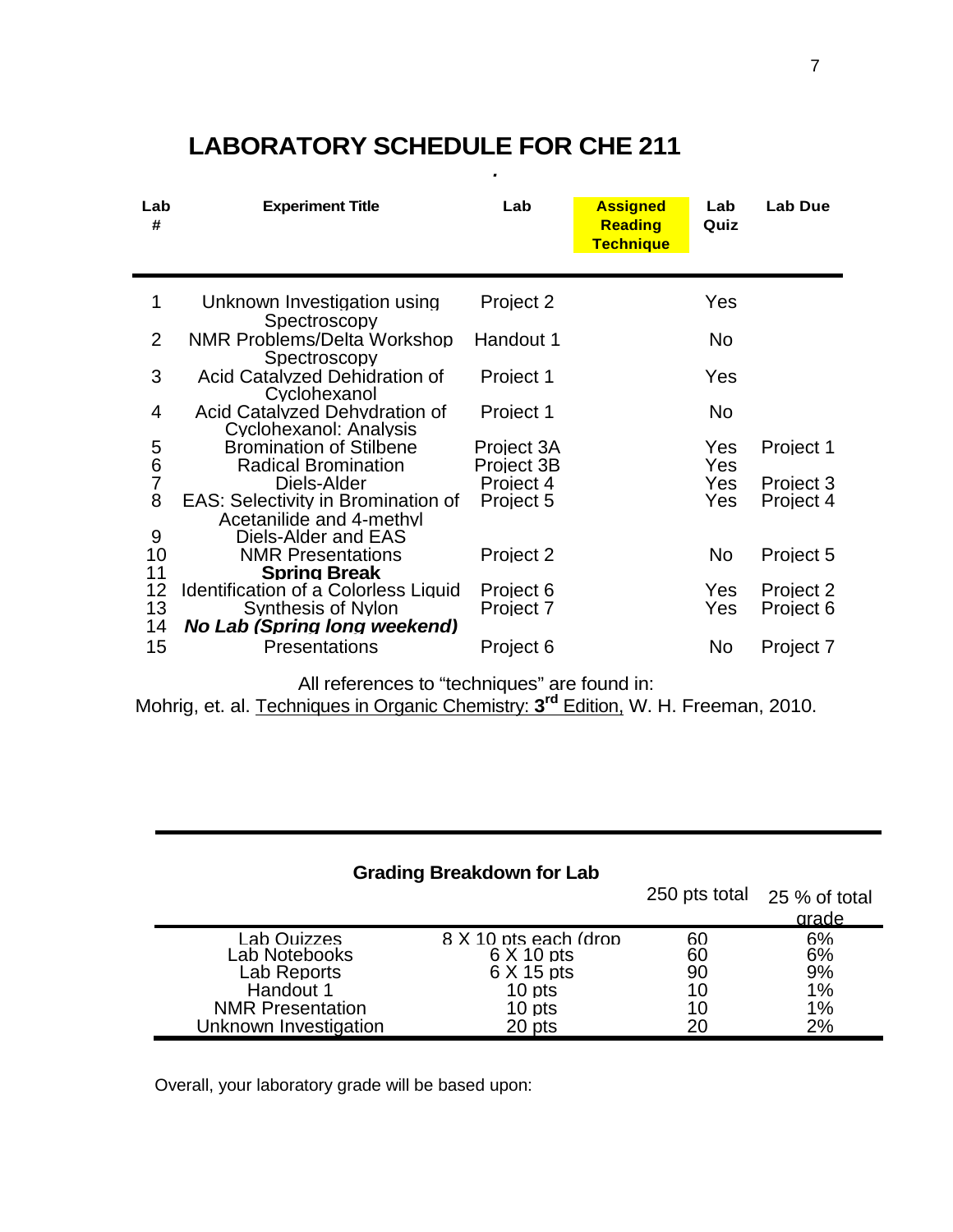1. preparation (pre-lab write-up & quizzes)

2. performance (lab notebook, documented results, calculations, and quizzes)

3. comprehension (lab reports: analysis & discussions of results)

4. communication (presentations, ability to impart comprehension of material)

These factors will be assessed in the following ways: a) lab quizzes, b) an overall lab notebook grade (reports and carbonless notebook), c) handouts and d) presentations.

# **a) Laboratory Quizzes - 10 points each**

Quizzes will take place at the beginning of each lab period according to the schedule above and last for approximately 10-15 minutes at the discretion of the Instructor. During the quizzes, you will be allowed to *use your lab notebook only (NO loose paper, calculators or cell phones are permitted)*. Quizzes will cover the pre-lab material from the current week's lab. In the case of an unexcused absence, the missed lab quiz will be taken as a "zero". Make-up quizzes will only be allowed if there is a documented medical or personal emergency that permitted your absence from lab. Students who are more than 10 minutes late to lab will not be permitted to write the quiz.

### **b) Laboratory Notebooks - 10 points each**

A carbonless copy laboratory notebook must be purchased and maintained as a record of your experimental work in this course. To be considered a permanent record **NOTEBOOKS MUST BE BOUND**. Actively maintain your laboratory notebook according to the guidelines below and strongly consider the feedback from your Instructor in preparing future laboratory reports. All lab data should be recorded in ink directly in the notebook (not on scrap paper & copied in later). Errors should be crossed out with a single line so that all information is still legible. Any in-lab data should be stapled or taped into your notebook. **NOTE**: 3 ring binders or the equivalent with loose-leaf paper inserted is NOT considered "bound", and is not acceptable as a lab notebook in this course. Furthermore, photocopying portions of the lab text and taping into your notebook is NOT ALLOWED. The general criteria for grading lab notebooks are given below. Also note that your lab notebook will be your only source of information for completing the laboratory experiment and quiz. No lab handouts or photocopies will be permitted during the lab section.

Lab notebooks will be graded based on the pre- and post-lab expectations for each laboratory experiment.

Do not be intimidated by how large of an undertaking maintaining a notebook seems. It does require a lot of work, but once you have gone through a couple of experiments it should be rather straightforward to keep things in order.

### *You will submit a carbonless copy of your notebook entry (as indicated in the lab schedule) after the completion of the lab (worth 10 points each). Please follow the guidelines outlined below to ensure that you earn full points!*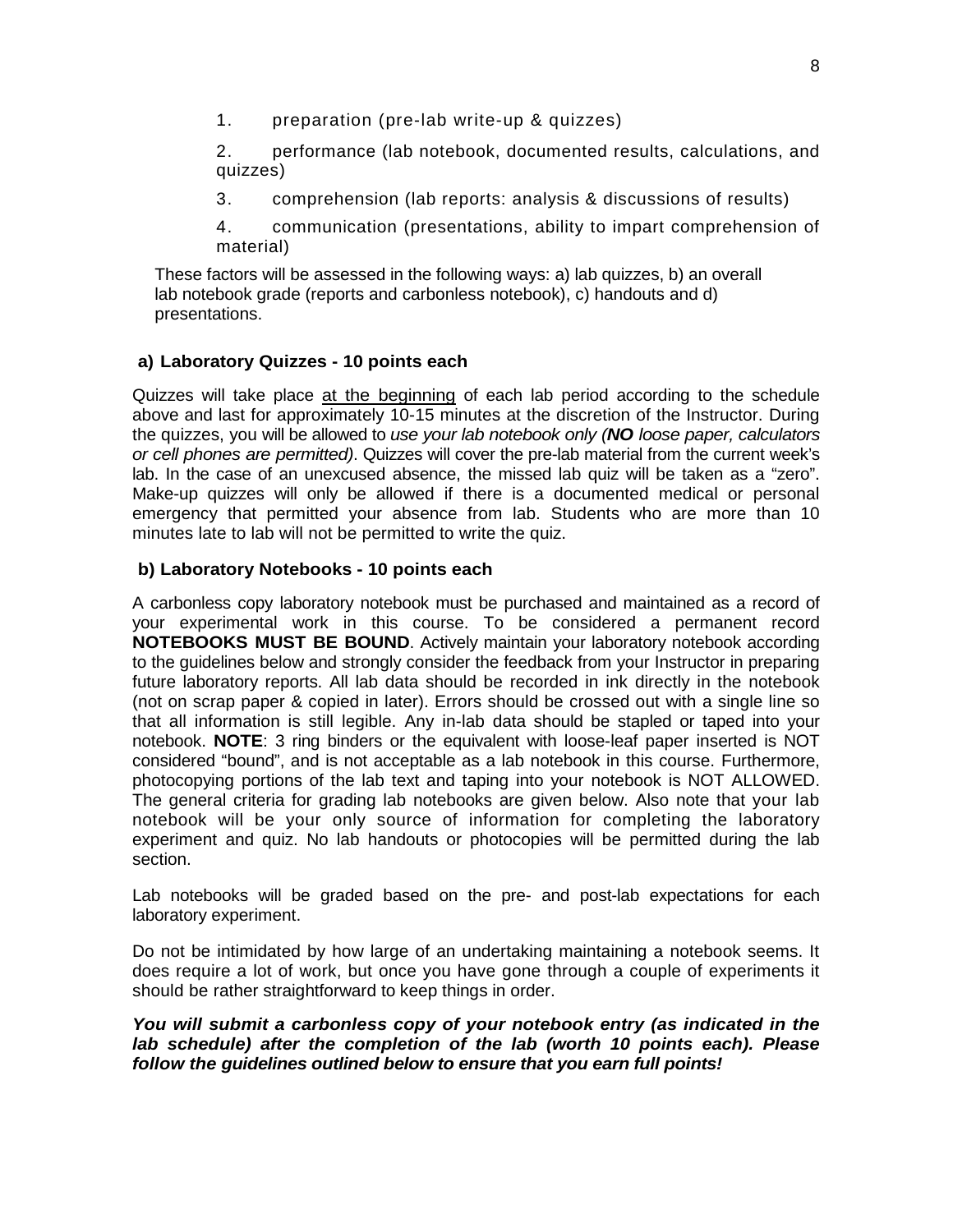Please write darkly and neatly so that your Instructor can read your

### report! **Before coming to lab (pre-lab):**

*Header:* Name and date on every page.

*Title*: Must be a title that fully describes the experiment.

*Purpose:* Must explicitly state the purpose(s) of the experiment. "What is the point of this experiment?"

*Table of materials*: Must include ALL reagents, solvents and chemical materials to be used in the lab as well as any product(s) formed. Include names, structures, relevant physical constants, and safety information (hazards). Also include literature IR and/or NMR and/or UVVis spectra of reagent AND product(s), as applicable. (In other words, if you will analyze your product by IR spectroscopy, include the IR spectra of your expected product as well as that of starting materials so that you can accurately assess your experimental results.) Staple or tape these spectra to your notebook page, reducing the size of the spectra so they do not take up multiple pages in your laboratory notebook.

To find information on physical data and spectra visit the following<br>websites: http://www.aldrich.com, www.acros.com, websites: [http://www.aldrich.com,](http://www.aldrich.com/) [http://www.msdsonline.com,](http://www.msdsonline.com/) or [riodb01.ibase.aist.go.jp/sdbs/cgi-bin/cre](http://riodb01.ibase.aist.go.jp/sdbs/cgi-bin/cre) index.cgi?lang=eng (search SDBS). The Aldrich Library of IR Spectra is available on reserve in the library, and the CRC Handbook of Chemistry and Physics and Merck Index are available for use in the reference section. Sometimes you might need to combine print searches with on-line searches to find the information you need.

*Reactions and mechanisms*: Write the balanced reaction that is being carried out in the lab (if applicable). Write the full reaction mechanism including all intermediates and curly arrows if known for the experiment.

*Procedure*: The written procedure should be descriptive (not directly copied from your lab manual) and will be the only resource you have for carrying out the lab. Be sure to specifically cite the experiment and page number from the lab manual at the beginning of your procedure. Be sure to include all steps; if you are taking a melting point or IR spectrum or completing a technique previously described in your lab notebook, you can write "refer to page X of notebook". If you have not previously done the technique then write out the steps necessary to complete it. It is recommended to write out your procedure as a bulleted or numbered list as this will provide an efficient way to complete the experiment. It is also recommended that you divide your procedure into two sections vertically on the page so any changes made during the experiment can be noted next to the written experiment. Any changes made to the procedure need to be written in your lab notebook. PASTING THE PROCEDURE DIRECTLY INTO YOUR NOTEBOOK IS NOT ALLOWED.

### **During lab and post-lab:**

*Data*: Data includes any values recorded in the lab (*e.g.,* the recovered mass of your product as well as values such as 'mass of empty watch glass', 'watch glass + product', etc.) and any measurements (melting point, TLC, etc.) or spectra (NMR, IR, UV-Vis) obtained in the lab. Any spectra that are obtained must be placed in both copies of the lab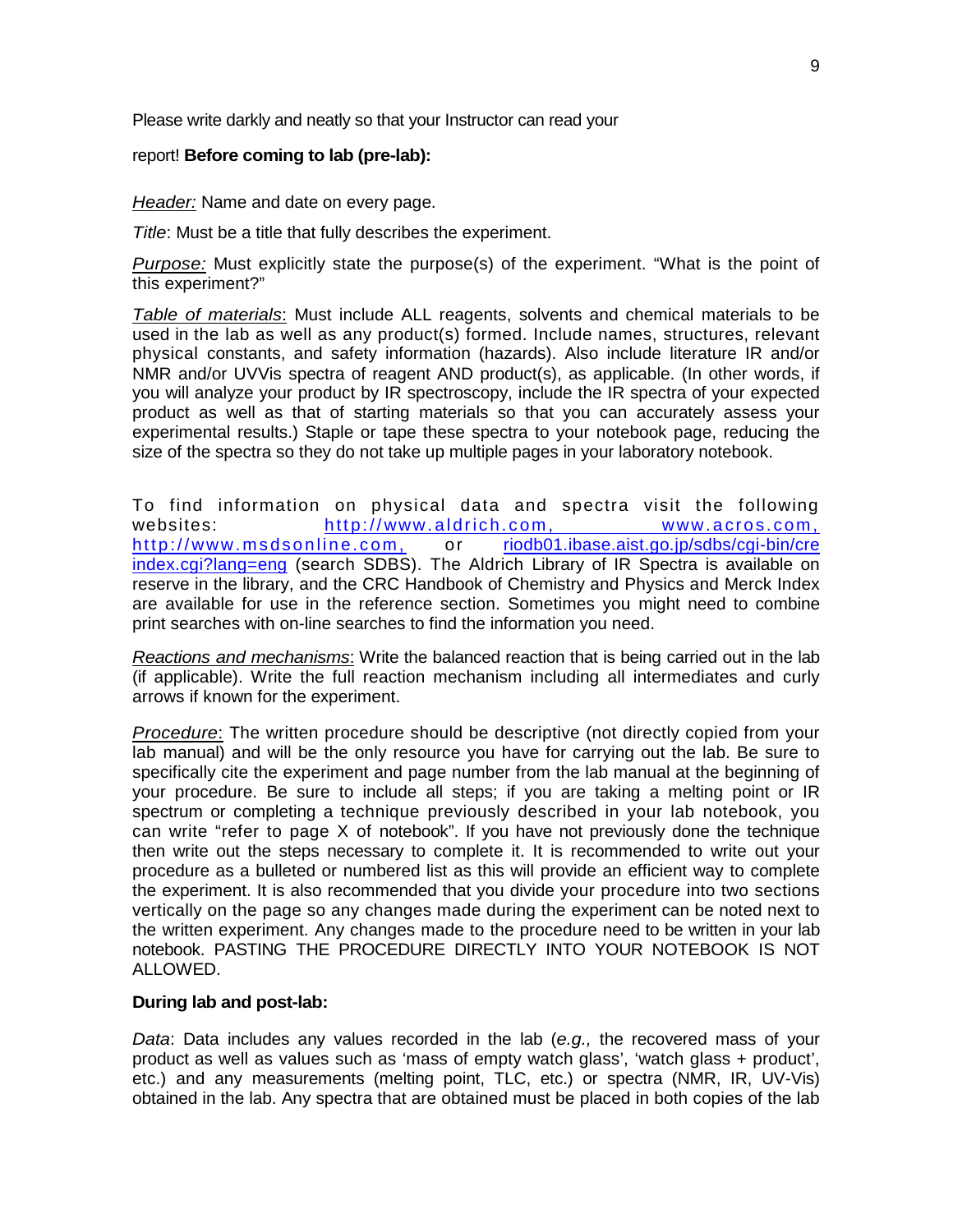notebook and not just stapled to your final lab report. This information needs to be included in your notebook when performing the experiment. Arrange your data in a clear, labeled and well organized fashion in the notebook. The instructor should not have to search to find your data. DO NOT WRITE INFORMATION ON SCRAPS OF PAPER TO LATER BE TRANSFERRED TO YOUR NOTEBOOK.

*Conclusions:* When writing the conclusion, write in the third person *e.g.,* "the percent yield obtained was 64%", not "I obtained a 64% yield". Also remember to use proper spelling, grammar and punctuation. Grades may be deduced for spelling mistakes or improper written English. The conclusions do not need to be generally more than a few sentences; work hard to be concise, in other words "say what you mean and mean what you say"

References: Make sure to always include references at the end of the notebook entry or on the same page if any information in the report was obtained through another source (not from the experimental data).

### **c) Laboratory Reports – 15 points each**

The laboratory report is a summary of the data and calculations performed in the experiment. It is also an interpretation of these results. This interpretation of the results will be heavily weighed and is important in determining your understanding of the laboratory's material.

### *You will submit a typewritten and double-spaced lab report (as indicated in the lab schedule) after the completion of the lab (worth 15 points each). Please follow the guidelines outlined below to ensure that you earn full points!*

*Data*: Data includes any values recorded in the lab (*e.g.,* the recovered mass of your product as well as values such as 'mass of empty watch glass', 'watch glass + product', etc.) and any measurements (melting point, TLC, etc.) or spectra (NMR, IR, UV-Vis) obtained in the lab. Any spectra that are obtained must be stapled to the final lab report. Also the data should be included in a well-organized fashion (*i.e*., in a table, chart or graph)

*Calculations*: Calculations include percent recovery or percent yield (must also have theoretical yield calculation) as applicable and any other calculations (*e.g.,* R*<sup>f</sup>* value if doing TLC).

*Discussion and conclusion:* The discussion should be a concise account of the major findings obtained during the lab. This is not a summary of the lab (do not summarize the procedure), rather you should state your major results and what they mean/how they relate to the objectives of the lab (the purpose). The post-lab discussion should be concise and is expected to integrate all the data/observations that have been collected in the lab and use that information to then clarify the argument. Ideally all of the data should point to one conclusion and the "story" it tells is very clear. In reality, however, this rarely happens. One of the most important aspects of being a scientist is being able to explain the results and why these results differed from the expected results. Each week critically evaluate and interpret the experiment and its results. Interpreting data involves drawing the most logical connections from the data to explain why things occurred in the way they did.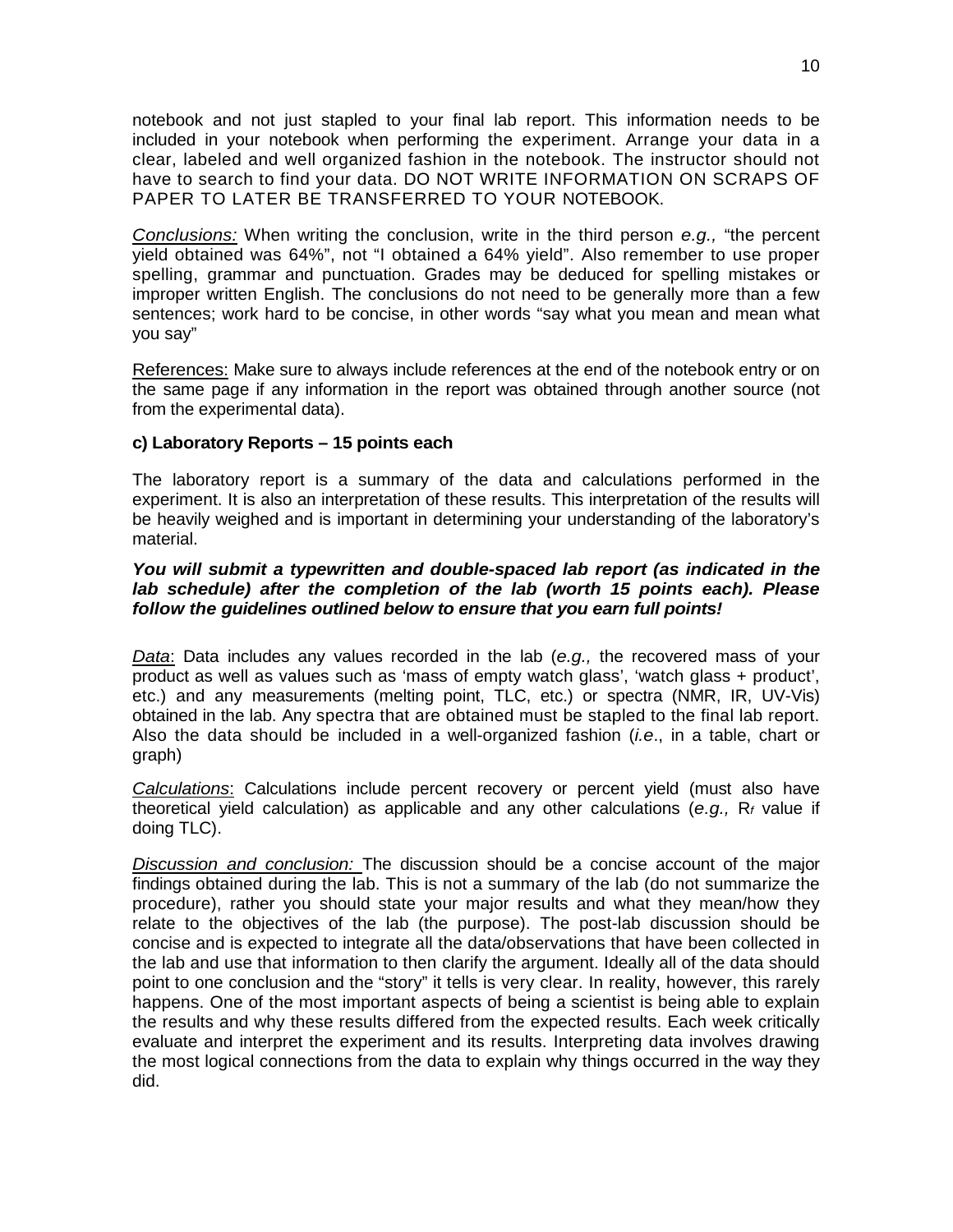For example, the discussion for a synthesis reaction should indicate what type of reaction it is (*e.g.,* a green oxidation reaction) and what the percent yield was. If there was not a 100% yield, discuss why the yield was lower than expected (or whether a 100% yield would even be expected). Then state the other major results, *e.g*., melting point, IR spectrum, and discuss them individually as they relate to the objective of the experiment; in other words, what does the data tell about the identity of the product? Is the material obtained the expected product? How does the data deviate from literature values (*e.g.,*  lower melting point) and what does this mean? Is the product pure? How do you know? Finally, wrap up this section with a conclusion: state whether or not the experiment was a success (or what the final outcome is) and why it was successful or not. Be sure to include brief accounts of the data and how it helped determine the success or final outcome of the experiment. The concluding statement ("verdict") comes at the end of the section after you have presented the relevant results ("the evidence"), not at the beginning. The key to a good discussion is to answer the why questions that have surfaced during the experiment. Always be ready to explain why the experiment went as predicted or why the experiment did not.

For a lab where the identity of unknown is being determined, present the various data collected and discuss how they lead to determining the identity of the unknown. Indicate both positive and negative outcomes, e.g., "the melting point of the solid unknown was 83-86  $\degree$ C, suggesting that it could be compounds W or X, but not Y and Z". Provide the data and formulate an argument that supports the upcoming conclusion. Finally, make a concluding statement about the identity of your unknown.

When writing the discussion and conclusion, it is expected to be in the third person *e.g*., "the percent yield obtained was 64%", not "I obtained a 64% yield". Also use proper spelling, grammar and punctuation. Grades may be deduced for spelling mistakes or improper written English. The discussion and conclusion do not need to be long but they need to be thorough; work hard to be concise, in other words "say what you mean and mean what you say".

### **Make sure to always include references at the end of the discussion if any information in the report was obtained through another source (not from the experimental data).**

# **d) Presentations**

As part of the laboratory there will be two presentations (one individual and on in teams of two). The presentations should be made and delivered using PowerPoint (or equivalent) format. The presentations will be graded based on comprehension of the material, appropriate inclusion of all relevant data, comparison to literature data and references. The visual quality of the presentations and how well it is delivered will also be evaluated. Practice the presentation in advance! The presentations should be approximately 10 minutes in length and will include a question-and-answer section at the end of each talk. **Make sure to always include references either at the end of the presentation or on the slide with data that was obtained through another source.**

### **e) Handout - 10 points**

One "dry" laboratory session will be held to help reinforce NMR concepts from the classroom and give students a chance to learn to work with the Delta NMR software.